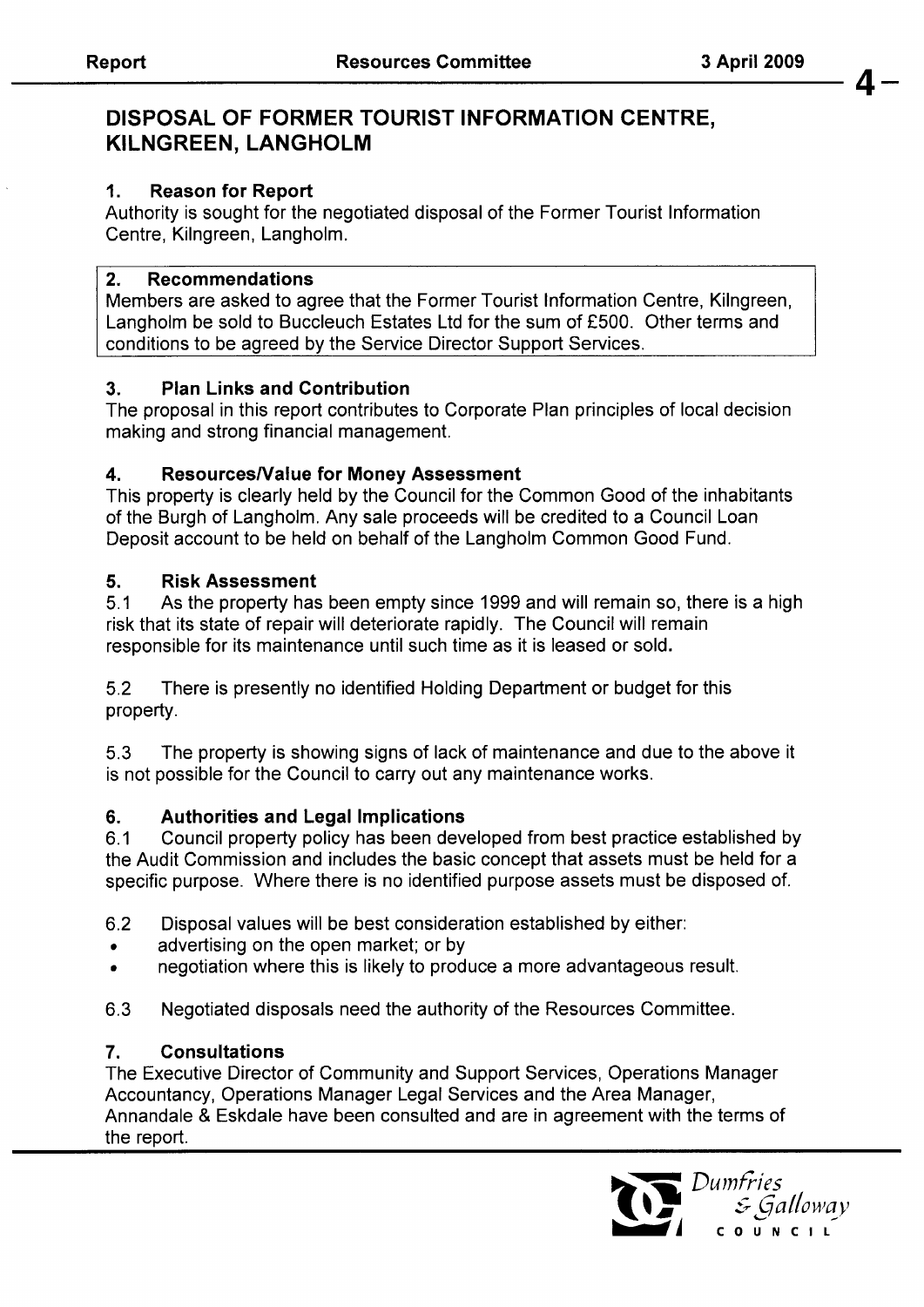## **8. Background**

8.1 Buccleuch in favour of the Provost Magistrates and Councillors of the Royal Burgh of Langholm, for the perpetual use, benefit and enjoyment of the inhabitants of the Burgh of Langholm in all time to come. The deed prohibits any sale and therefore for any sale to proceed, the Duke would have to waive the provision in the deed by way of a Minute of Waiver. Kilngreen, Langholm was disponed in 1922 by his Grace the Duke of

8.2 The former Tourist Information Centre, which was erected on the above subjects **(Appendix** I), was occupied by Dumfries and Galloway Tourist Board until they terminated their lease in 1999.

8.3 ownership of the property; therefore, it is surplus to the Council's requirements. No Council service has identified a role or budget to support continuing

8.4 This property is clearly held by the Council for the Common Good of the inhabitants of the Burgh of Langholm. Any sale proceeds will be credited to a Council Loan Deposit account to be held on behalf of the Langholm Common Good Fund.

8.5 necessary Minute of Waiver. However they have advised that they are not prepared to release the burden on the subjects by way of Minute of Waiver. The indicated reason is that a sale of the property on the open market would not be consistent with the intentions of the Buccleuch Family when they gifted Kilngreen to the inhabitants of the Burgh of Langholm. The Council has approached Buccleuch Estates Limited (BEL) to obtain the

8.6 the Council with the intention of putting it to some form of Community Use, thus being consistent with the Family's original intention. BEL has indicated that they are interested in buying this property back from

8.7 years at a peppercorn rent, for use as a Mooreland Education Centre **(Appendix 2).**  BEL intend leasing the property to the Langholm Initiative for a period of ten

8.8 Annandale & Eskdale Area Committee meeting on 28 January 2009: -

• agreed to recommend to Resources Committee to expedite the disposal of the former Tourist Information Centre, Kilngreen, Langholm to Buccleuch Estates Ltd at market value. Other terms and conditions to be agreed by Operations Manager Property Services.

8.9 The Service Leader Estates Management has been in negotiations with BEL and a purchase price of £500 has been provisionally agreed, which represents market value given the restrictions on an open market sale of the property, and the current condition of the property.

## **9. Keylssues**

A sale of the property will benefit the inhabitants of the Burgh of Langholm and relieve the Council of its maintenance obligation for the property.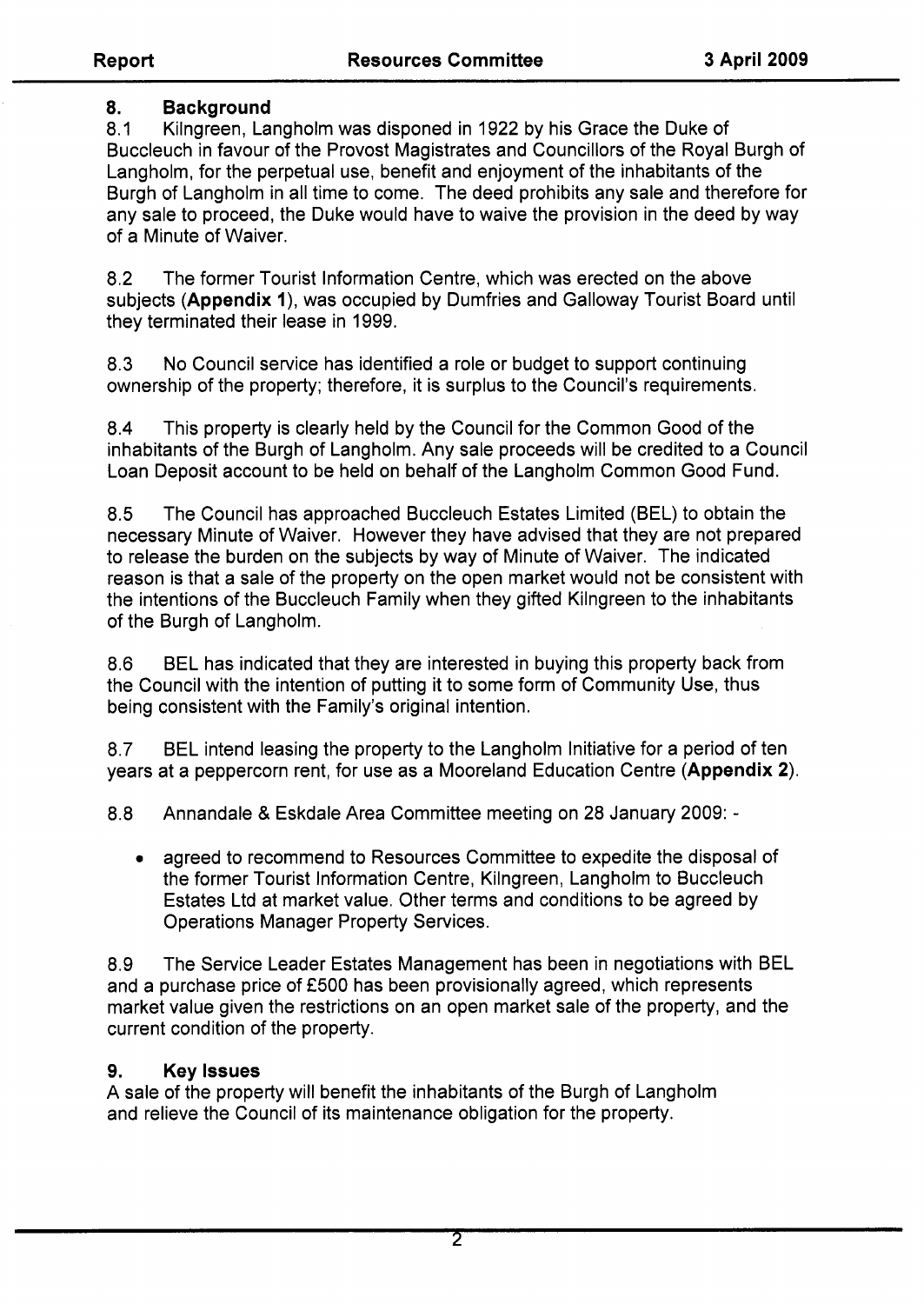**4-** 

| Author: Alastair Johnson                | Gordon Lawson                            |
|-----------------------------------------|------------------------------------------|
| <b>Assistant Service Leader</b>         | <b>Service Director Support Services</b> |
|                                         | <b>Community and Support Services</b>    |
| George W West                           | <b>Council Offices</b>                   |
| <b>Estate Management Service Leader</b> | <b>English Street</b>                    |
| <b>Property Services</b>                | Dumfries                                 |
| <b>Monreith House</b>                   | <b>DG1 2DD</b>                           |
| The Crichton                            |                                          |
| Glencaple Road                          |                                          |
| Dumfries                                |                                          |
| DG14ZZ                                  |                                          |
|                                         |                                          |
| Date of Report: 5 March 2009            |                                          |
|                                         |                                          |
| File Ref: 560x34 AJ/SW                  |                                          |
|                                         |                                          |

**APPENDIX 1 - Location Plan showing the subject property outline in black** 

**APPENDIX 2** - Letter from the Langholm Initiative setting out their proposals for the subject property.

#### **BACKGROUND PAPERS**

Disposal of Former Tourist Information Centre, Kilngreen, Langholm - Annandale & Eskdale Area Committee - 28/01/09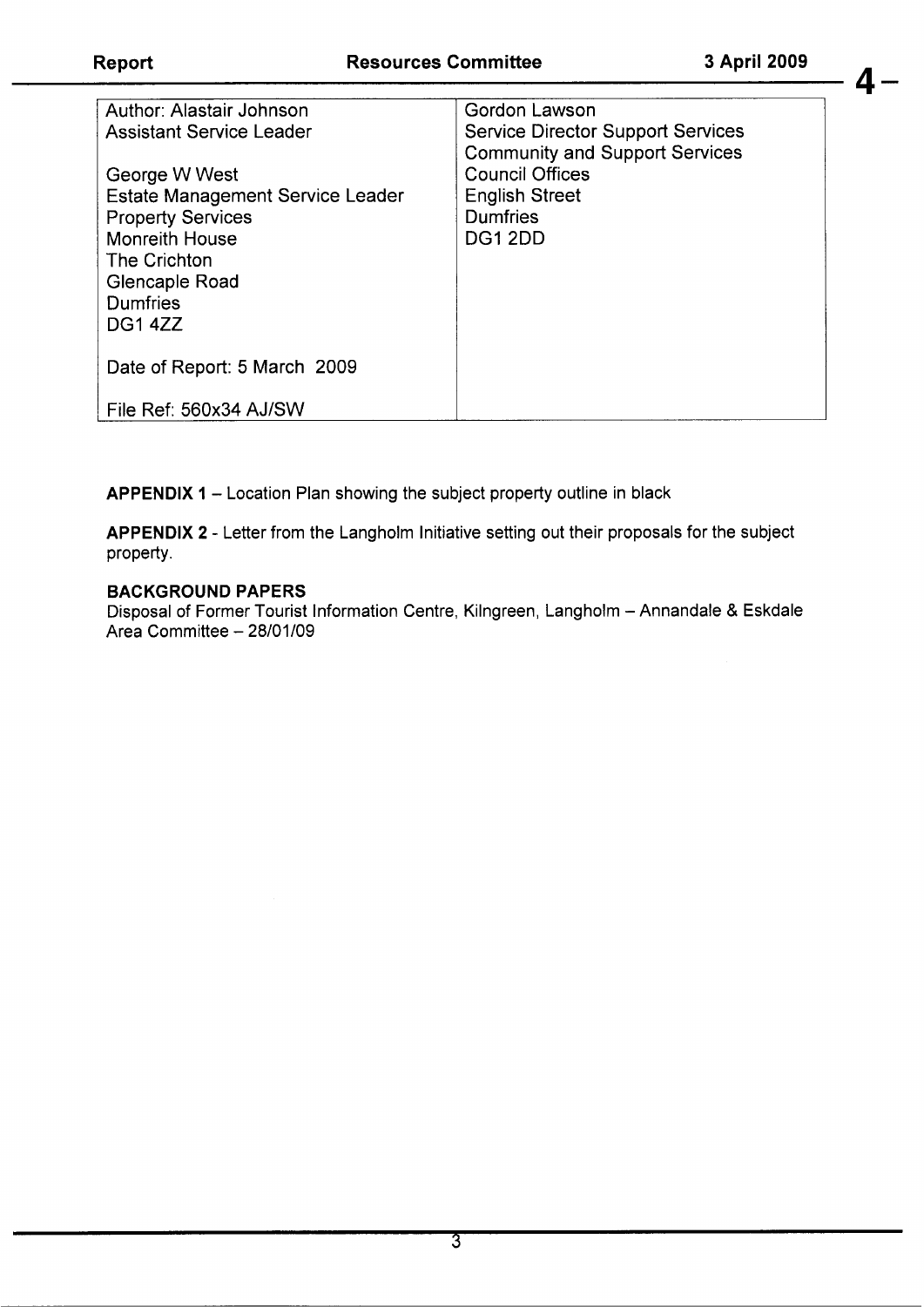



'(C) Crown copyright. **All** rights reserved. Substitute your Council Name here **February 2009**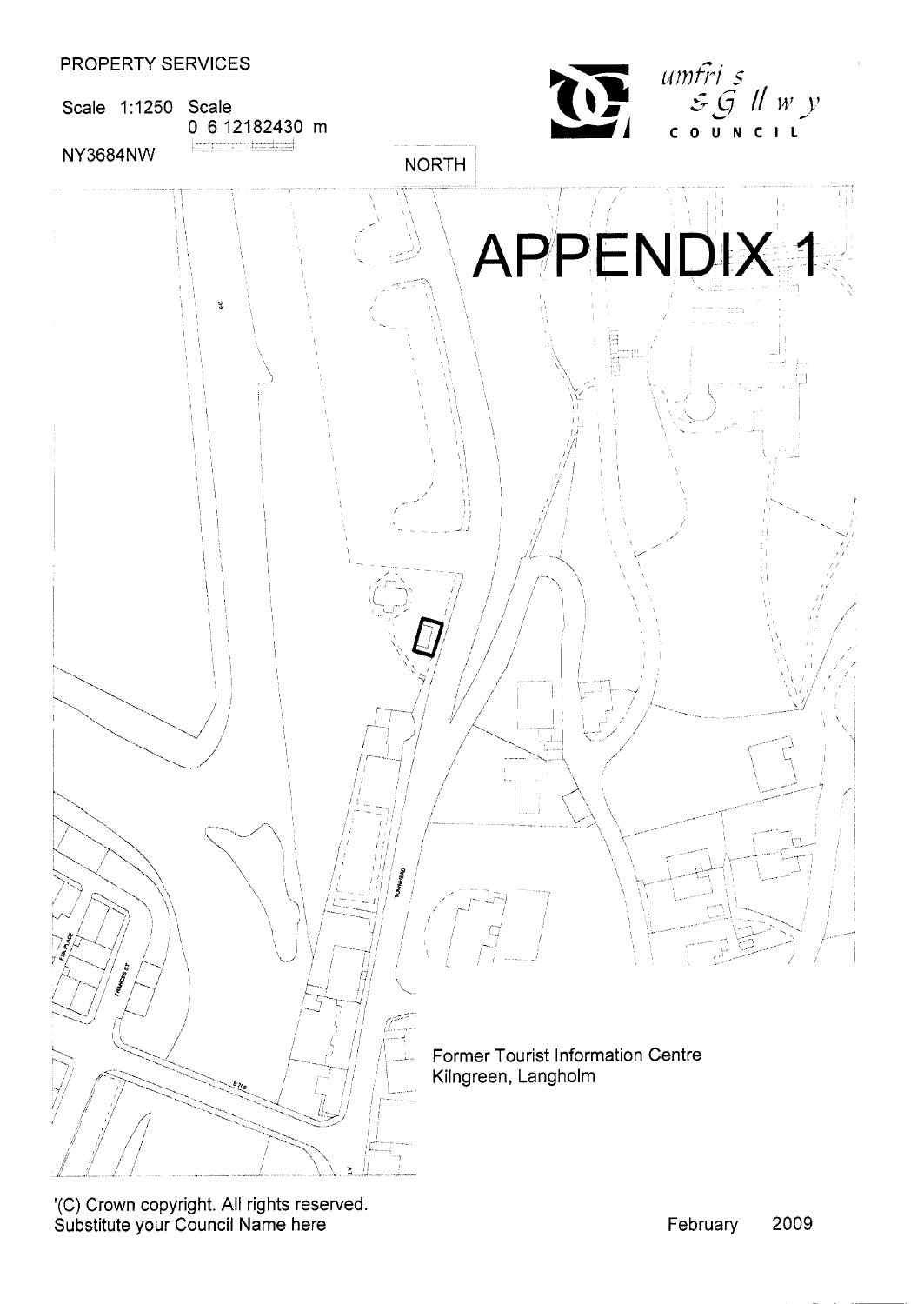# **APPENDIX 2**



# *The Langholm Initiative*

Buccleuch Mill Glenesk Road Langholm DG13 **OES**  Tel(Ol3873) 80914 Fax (013873) 81899 19 January 2009

Alastair Johnston Dumfries and Galloway Council Property Services Monreith House The Chrichton Glencaple Road **Dumfries** DG14ZZ



Dear Mr Johnston

#### **Kilngreen Tourist Information Centre Eskdale & Liddesdale Estate**

Further to a meeting with Simon Brown of Buccleuch Estates, I write to advise you of the proposals of The Langholm Initiative, should we be successful in acquiring a lease for the building which was the former Tourist Information Centre at the Kilngreen.

You will be aware of the track record of The Langholm lnitative in delivering successful projects over a period of 15 years, including The Langholm Walks, the Prehistoric Trail, The Thomas Telford Trail, The Moorland project and many others.

Funding has recently been secured from Scottish Natural Heritage and LEADER for The Langholm Initiative to employ a Moorland Education Officer, to provide a link between the community and the groundbreaking Moorland Demonstration Project (involving partners Buccleuch Estates, **Scottish** Natural Heritage, the Game Conservancy Trust, RSPB and Natural England) The eyes of Europe are on this high profile project, which was launched by Environment Minister Michael Russell, but the local community is largely unaware of the significance of the Demonstration Project or the potential economic benefits of the Moor to the community.

The Officer, once appointed, will have a brief to organise activities with all age groups within the community and to develop a Moorland Education Centre where locals and visitors can easily access the research coming out of the Demonstration Project. Information on the progress of hen harriers and other species about the Moorland habitat will be displayed in the Education Centre and a remote viewing facility with cameras sited on nests and other sensitive areas. The former TIC building would be an ideal location for the Education Centre, situated as it is near the access road to the Moor, and would provide an excellent base for the Education Officer.

**A company limited by** *guarantee* **registered in Scotland No SC197326 Registered** Office **Buccleuch Mill.** Glenesk **Road Langholm DG13 OES** 

Tel (013873) 80914 Fax (013873) 81899 e-mail: enquiries@langholminitiative.co.uk **www.langholm-onlme.co** *uk*